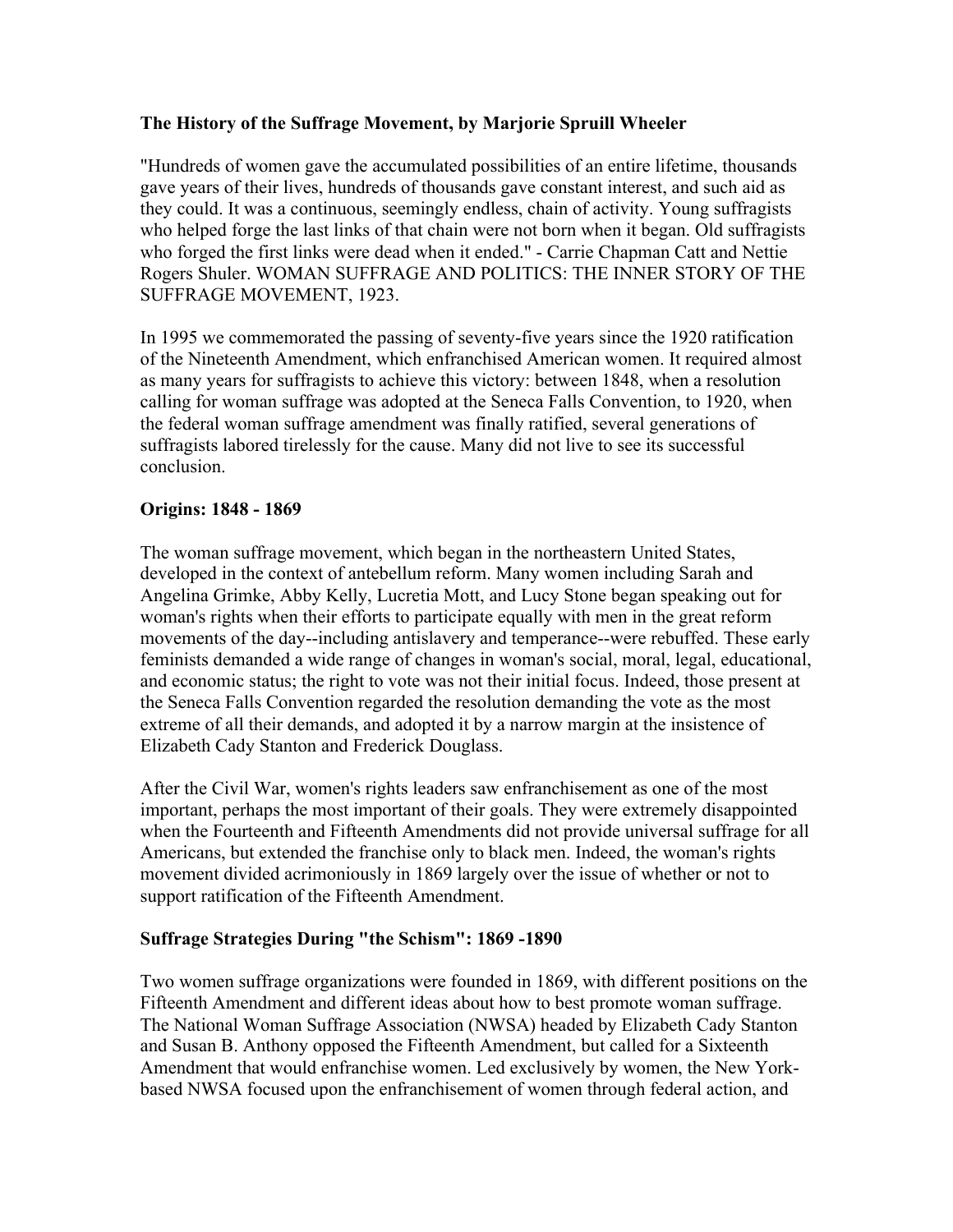adopted a more radical tone in promoting a wide variety of feminist reforms in its shortlived journal, Revolution.

The other organization, the American Woman Suffrage Association (AWSA) was led by Lucy Stone with the aid of her husband Henry Blackwell, Mary Livermore, Julia Ward Howe, Henry Ward Beecher, Antoinette Brown Blackwell, Thomas Wentworth Higginson and others; it endorsed the Fifteenth Amendment while working for woman suffrage as well. While supporting a federal amendment for female enfranchisement, this organization concentrated on developing grass roots support for woman suffrage by forming state-level organizations; and, working through its organ, the Woman's Journal, the AWSA tried to make woman suffrage and other feminist reforms seem less radical and consistent with widely-shared American values.

In the 1870's, disheartened by the response to the proposed federal amendment, suffragists also tried other approaches to winning the vote. These included the use of the courts to challenge their exclusion from voting on the grounds that, as citizens, they could not be deprived of their rights as protected by the Constitution.

Victoria Woodhull, a beautiful, radical, and iconoclastic figure who briefly gained the support of Stanton and Anthony in the 1870s (before her scandalous personal life and advocacy of free love were revealed at great cost to the movement), made this argument before Congress in 1871.

In 1872, Susan B. Anthony attempted to vote, hoping to be arrested and to have the opportunity to test this strategy in the courts; she was arrested and indicted for "knowingly, wrongfully and unlawfully vot[ing] for a representative to the Congress of the United States." Found guilty and fined, she insisted she would never pay a dollar of it. Virginia Minor, a suffrage leader in St. Louis, succeeded in getting the issue before the United States Supreme Court, but in 1875 the Court ruled unanimously that citizenship did not automatically confer the right to vote and that the issue of female enfranchisement should be decided within the states.

#### **The West Pioneers in Woman Suffrage**

Even as the NWSA and the AWSA competed for support and tried several strategies for winning female enfranchisement to no avail, woman suffrage was making headway in the West. Indeed, while most eastern politicians were dead set against woman suffrage, politicians and voters in several western states enfranchised women and, at times, battled Congress for the right to do so. In 1869 Wyoming led the nation in the adoption of woman suffrage while still a territory; in 1890, when it appeared that Congress would not approve its application for statehood as long as the state allowed woman suffrage, the legislature declared "we will remain out of the Union a hundred years rather than come in without the women." Even the Mormon stronghold of Utah enacted woman suffrage as a territory in 1870 and came into the union with woman suffrage in 1896. Colorado (1893) and Idaho (1896) were the other "pioneering" suffrage states.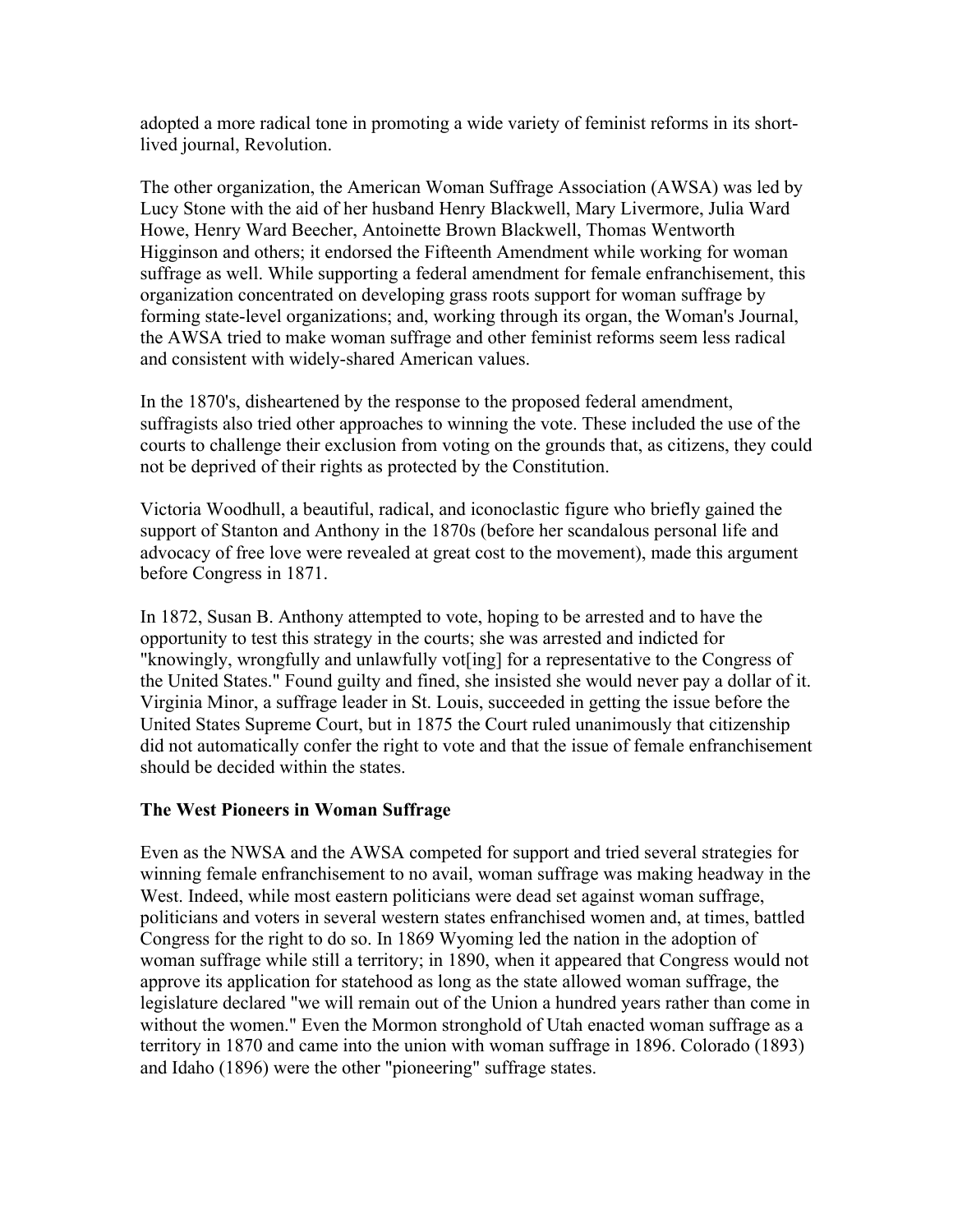Historians differ as to the reason the West was so precocious in its adoption of the woman suffrage. One theory was that frontier conditions undermined traditional gender roles and that women, having proven their ability to conquer difficult conditions and do "men's work," were rewarded with the vote. Another theory was that the politicians hoped that women voters would help to "civilize" the West. Most historians stress practical politics as opposed to advanced ideology as the explanation, arguing that western politicians found it expedient to enfranchise women for a variety of reasons. In Utah, for example, Mormons hoped that the votes of women would help tip the balance of power in their favor in their ongoing power struggle with the non-Mormon population, consisting largely of miners, railroad construction workers, cowboys, and prospectors, who tended not to have women with them. For whatever reasons, these four western states were the only states to adopt woman suffrage in the nineteenth century. The next round of state victories did not come until 1910, and these were also in the West (Washington, 1910; California, 1911; Oregon, 1912; Kansas, 1912; and Arizona, 1912).

#### **Woman Suffrage and Temperance**

Meanwhile, the suffrage movement won a valuable ally when Frances Willard, as president of the Woman's Christian Temperance Union, led thousands of otherwise quite traditional women to endorse woman suffrage as a way of protecting the home, women and children. Following its official endorsement in 1880, the WCTU created a Department of Franchise under Zerelda Wallace and Dr. Anna Howard Shaw (later president of the NAWSA) which encouraged state WCTU chapters to endorse suffrage and distributed suffrage literature. Though Willard was a member of the AWSA and invited Anthony to speak before the WCTU, the temperance organization's work for woman suffrage was particularly valuable in creating support for suffrage among women who might have considered the existing suffrage organizations and their leaders eccentric or radical.

The WCTU endorsement, however, gained for the suffrage movement a powerful opponent when the liquor industry concluded that woman suffrage was a threat to be stopped at all costs. Indeed, NAWSA President Carrie Chapman Catt later referred to the liquor industry as "the Invisible Enemy" and believed that its corrupt manipulation of American politics long delayed the coming of woman suffrage.

#### **Unity Restored Through the NAWSA: 1890**

One of the most important turning points in the history of the woman suffrage movement came in 1890 as the two national suffrage organizations reunited in one major organization. At the instigation of younger suffragists, the movement's aging pioneers put aside their differences sufficiently to merge their rival organizations into the National American Woman Suffrage Association (NAWSA). Elizabeth Cady Stanton was elected President; Lucy Stone, head of the Executive Committee; and Susan B. Anthony, Vice President; but it was Anthony who actually took command of the new organization. (She became president officially in 1892 and remained in office until 1900). While continuing to demand a federal amendment, NAWSA leaders concluded that they must first build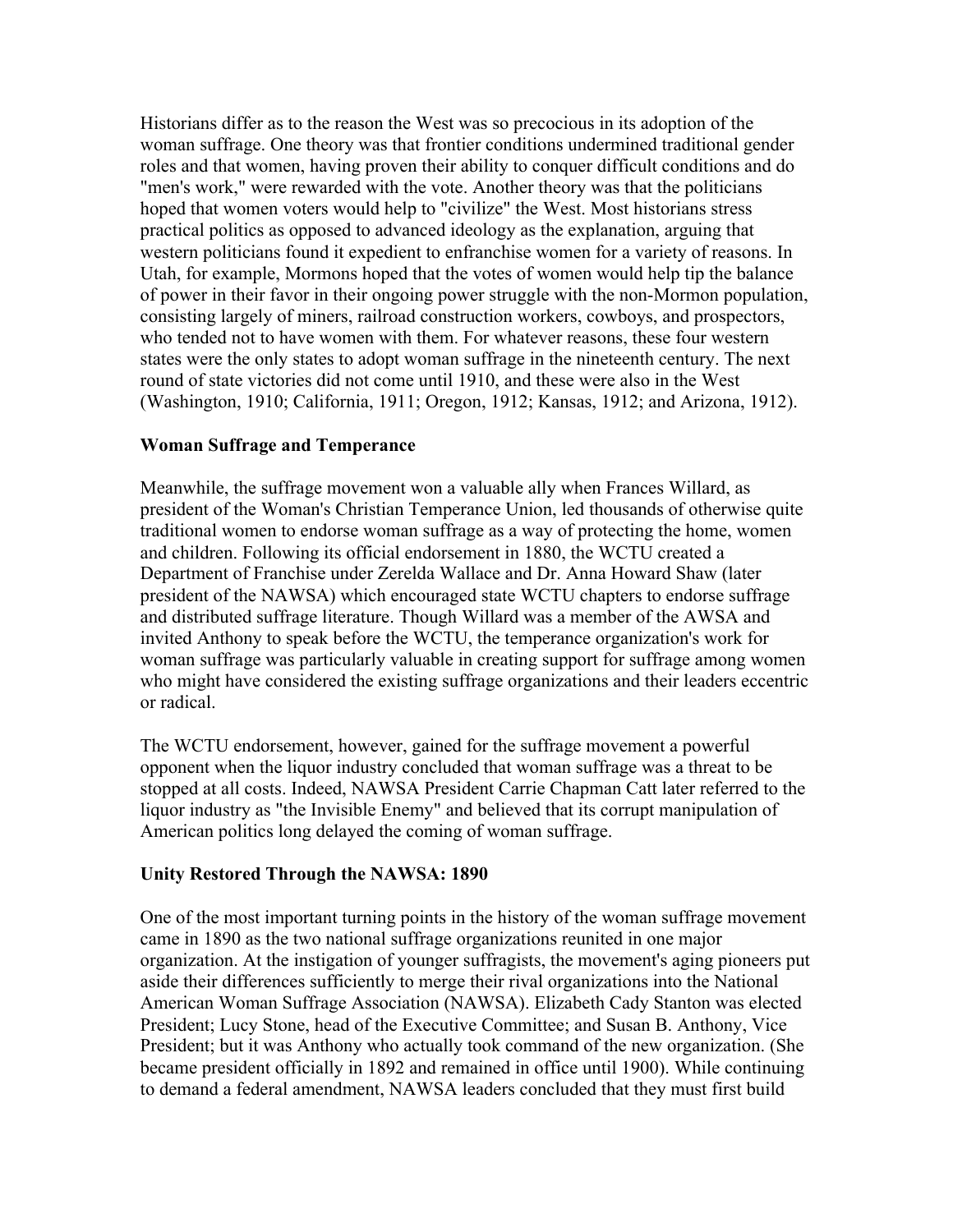support within the states, winning enough state suffrage amendments that Congress would approve a federal amendment and three-fourths of the states would be sure to ratify.

Though Stanton continued to address a wide range of feminist issues, many of them quite radical (including her indictment of Christianity in her 1895 The Woman's Bible), most NAWSA leaders including Anthony thought it imperative that the movement focus almost exclusively on winning the vote. In keeping with the new approach and influenced by the conservatism of new recruits, the suffragists went to great lengths to avoid association with radical causes.

#### **Woman Suffrage and the Race Issue**

This new approach included shedding the traditional association of women's rights with the rights of blacks. Indeed, though the NAWSA never stopped using natural rights arguments for woman suffrage, white suffragists--still indignant that black men were enfranchised ahead of them and angry at the ease with which immigrant men were enfranchised--drifted away from insistence upon universal suffrage and increasingly employed racist and nativist rhetoric and tactics.

The new NAWSA strategy included building support in the South. There the historic connection between the woman's movement and antislavery made suffrage anathema to the white conservatives who once again controlled the region and made advocacy of woman suffrage quite difficult for the influential white women the NAWSA wished to recruit. In the 1890s, however, with Laura Clay of Kentucky as intermediary, NAWSA leaders went to great lengths to, in Clay's words, "bring in the South."

Using a strategy first suggested by Henry Blackwell, northern and southern leaders began to argue that woman suffrage--far from endangering white supremacy in the South--could be a means of restoring it. Indeed, they suggested, the adoption of woman suffrage with educational or property qualifications that would disqualify most black women, would allow the South to restore white supremacy in politics without "having to" disfranchise black men and risk Congressional repercussions.

The NAWSA spent considerable time and resources developing this "southern strategy," sending Catt and Anthony on speaking tours through the region, and holding the 1895 NAWSA convention in Atlanta; at the insistence of their southern hosts they even asked their aging hero Frederick Douglass--who was an honored participant in women's rights conventions elsewhere in the nation--to stay away. By 1903, however, it was clear that this southern strategy had failed; the region's politicians refused (in the words of one Mississippi politician) to "cower behind petticoats" and "use lovely women" to maintain white supremacy--and found other means to do so that did not involve the "destruction" of woman's traditional role.

Despite the fact that white suffragists largely turned their backs on them in the late nineteenth and early twentieth centuries, and, in the South, excluded them totally from white suffrage organizations, a growing number of black women actively supported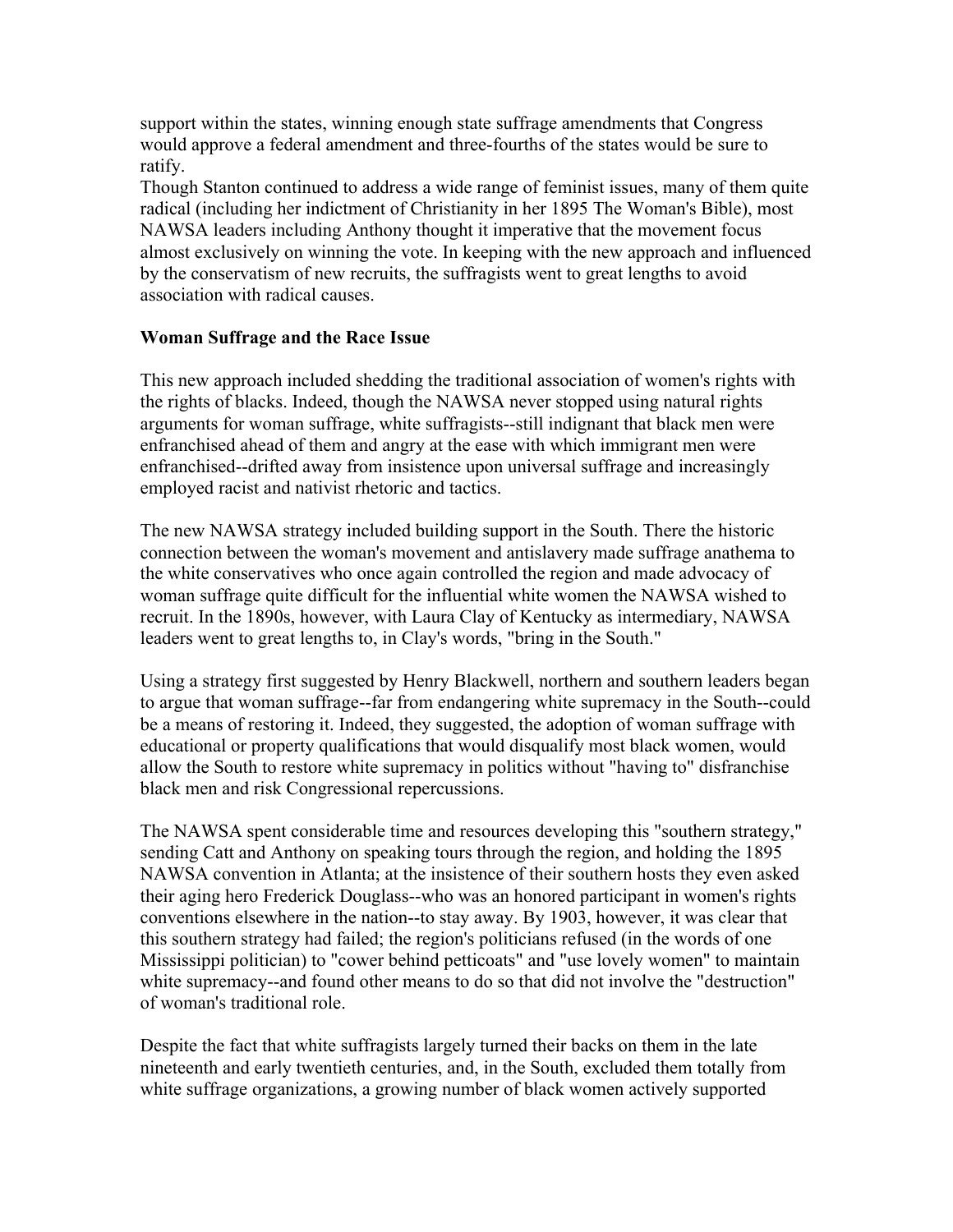woman suffrage during this period. Following a path blazed by former slave Sojourner Truth and free blacks Harriet Forten Purvis and Margaretta Forten who spoke at antebellum women's rights conventions, and Massachusetts reformers Caroline Remond Putman and Josephine St. Pierre Ruffin who were active in the AWSA in the 1870s, black women persevered in their advocacy of woman suffrage even in these difficult times. Prominent African American suffragists included Ida Wells-Barnett of Chicago, famous as a leading crusader against lynching; Mary Church Terrell, educator and first president of the National Association of Colored Women (NACW); and Adella Hunt Logan, Tuskegee faculty member, who, in articles in the Crisis, insisted that if white women needed the vote to protect their rights, then black women--victims of racism as well as sexism--needed the ballot even more.

#### **Rebuilding: 1896 - 1910**

Nevertheless, white suffrage leaders, who either shared the nativism or racism endemic to turn-of-the-century America or were convinced they must cater to it in order to succeed, continued in their attempts to shed the movement's radical image and enlarge their constituency. From the late 1890s to around 1910, in a period historians once described as "the doldrums" of the woman suffrage movement, the NAWSA went through a major period of rebuilding--in regard to membership as well as image.

Under the leadership of Carrie Chapman Catt, president from 1900 to 1904, the NAWSA began successful efforts to recruit large members of socially prominent and politically influential women (the "society plan") and to convince the growing numbers of middle and upper-class women involved in women's clubs that woman suffrage would be a boon to their civic improvement efforts. They also reached out to the new generation of college-educated women, many of them professionals, reminding them that their opportunities were owed to the pioneers of the woman's movement, and challenging them to take up the torch. The movement profited greatly from the new ideas and energy of younger leaders such as Maud Wood Park and Inez Haynes Irwin who formed the College Equal Suffrage League, and Mary Hutcheson Page of Massachusetts and Harriot Stanton Blatch (the daughter of Elizabeth Cady Stanton) of New York, who reinvigorated the suffrage movements in their states by introducing new tactics borrowed from English suffragists including open-air meetings and parades. Blatch also organized the Equality League of Self Supporting Women (1907), later called the Women's Political Union.

The NAWSA also expanded its educational efforts, distributing literature to schools and libraries, sponsoring debates, disseminating a new and less radical image of their movement's own history in which Anthony was virtually canonized. But particularly after Catt resigned in 1904 (owing to the illness of her husband) and Dr. Anna Howard Shaw inherited the presidency of the NAWSA, the decentralized NAWSA provided little in the way of a national political strategy. Between 1896 and 1910, no new states were won for woman suffrage; only six state campaigns were attempted and all of them failed.

#### **The Suffrage Movement and Progressivism**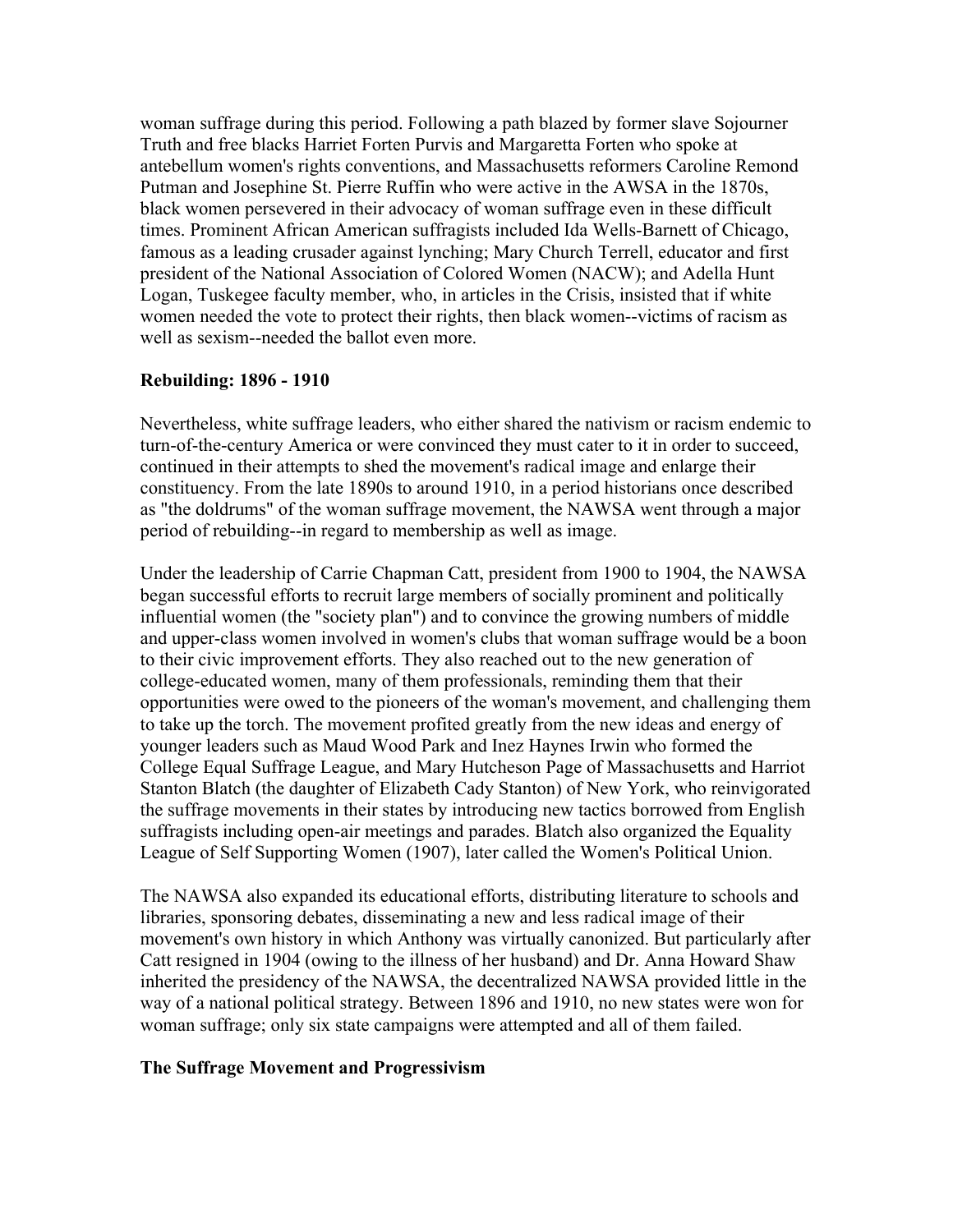There was, however, considerable grounds for optimism in 1910. The Progressive Movement, which began around 1900 at the grassroots level and swept both national political parties, was proving to be a tremendous boon to the cause of woman suffrage. In all sections of the United States, men and women who supported Progressive reforms (including pure food and drug legislation, protection for workers, an end to child labor, and legislation to curb political corruption) believed that women's votes would help secure such reforms. Countless women, many of them involved in civic improvement clubs, enlisted in the suffrage movement as they became frustrated at their inability to secure such reforms through "indirect influence" or lobbying alone.

Middle-class reformers such as Jane Addams, founder of the famous settlement house, Hull House, in Chicago and Florence Kelley, Executive Secretary of the National Consumer's League, were strong supporters of woman suffrage. And labor leaders including Rose Schneiderman, labor organizer and speaker with the Women's Trade Union League, and Agnes Nestor, President of the International Globe Workers Union, worked hard for suffrage as a means of achieving improved conditions for workers.

Many working-class women joined the movement, welcomed by middle-class leaders such as Harriot Stanton Blatch (who had objected to the NAWSA's "society plan") who worked to unite women of all classes into a revitalized suffrage movement. As opponents were quick to point out, many socialists supported woman suffrage, though some socialists who were more radical in approach including Emma Goldman thought it foolish to expect that much progress would come from female enfranchisement. As in the case of temperance and suffrage, however, the idea that women would support Progressive reforms provoked opposition: industries that stood to lose from Progressive reform, such as the cotton textile industry of the South, joined the liquor industry as formidable opponents of woman suffrage, and worked together with the growing number of anti-suffrage organizations to oppose state suffrage referenda.

#### **Alice Paul and the National Woman's Party**

Around 1912, the increased support for suffrage resulting from the Progressive movement, and the series of victories in the western states seemed to breathe new life into suffragists all over America. The return of Alice Paul from England, where she was inspired by the energy and boldness of the "militant" British suffragists, was also a major factor in the new suffrage activism.

Paul and her followers had no patience with the slow, state-by-state plodding that had consumed the NAWSA's energies since the 1890's, and demanded that the organization focus its attention almost exclusively upon the federal amendment. Though this infuriated a minority of southern suffragists who were states' rights activists and supported female enfranchisement by state action only, the NAWSA did indeed renew its campaign for a federal amendment--but not before it parted company with Paul and her followers.

The central issue in this new rift in the suffrage forces was Paul's advocacy of a strategy derived from the British suffragists, to oppose the "party-in-power" until it adopted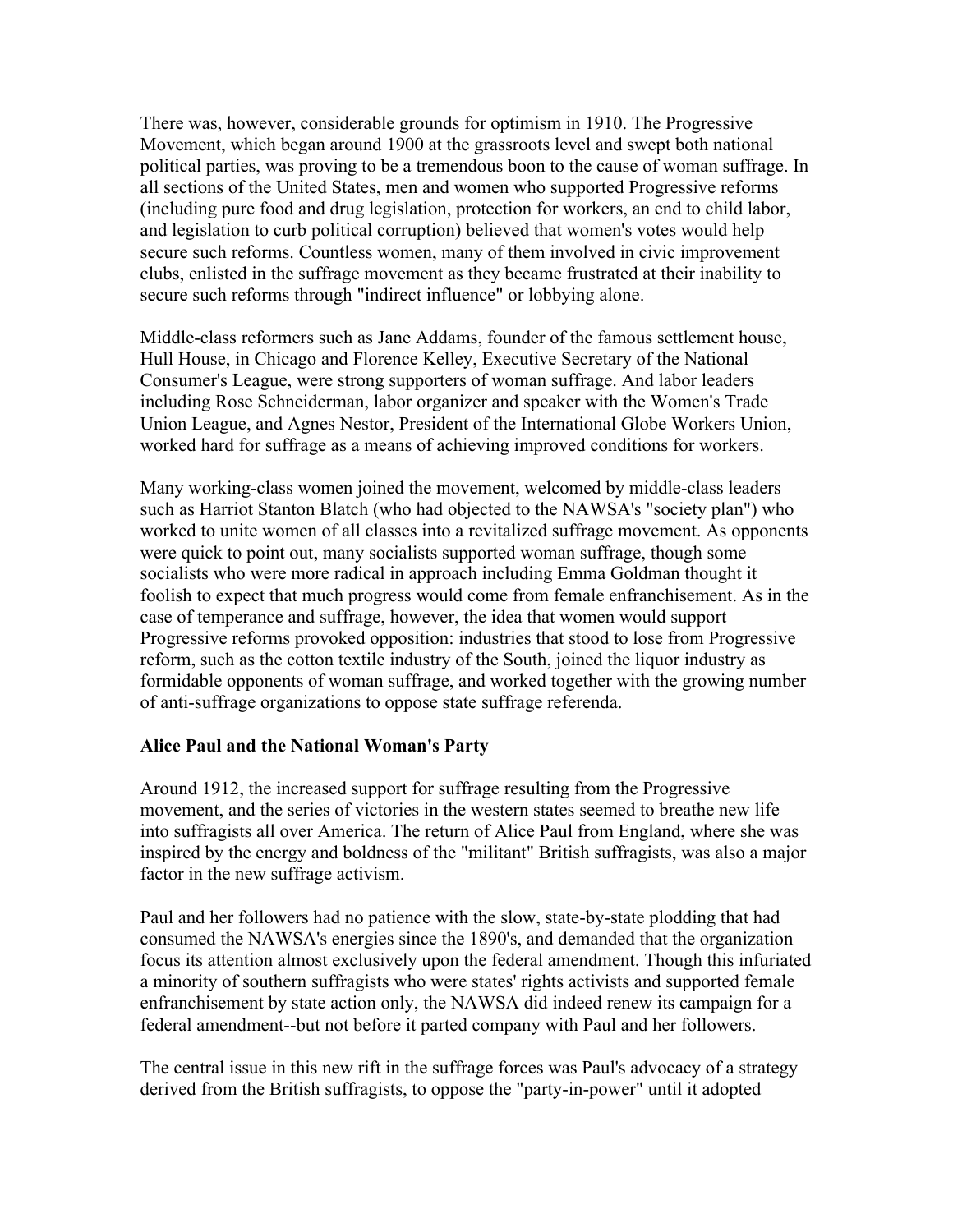woman suffrage, a strategy that violated the NAWSA's long-standing policy of nonpartisanship. Forming their own organization, soon known as the National Woman's Party (NWP), Paul and her followers continued to pursue a federal amendment using bold new tactics, many of them directed at forcing President Wilson to support the federal amendment; these ranged from mobilizing women voters in western states against Wilson's reelection in 1916 to burning his wartime speeches in praise of democracy publicly in front of the White House.

# **Carrie Chapman Catt and the "Winning Plan"**

Carrie Chapman Catt was also eager for the NAWSA to bring the long struggle to a conclusion with the adoption of the federal suffrage amendment. Her return to the NAWSA presidency in late 1915 and the adoption shortly thereafter of her "Winning Plan" harnessed the power of the massive but sluggish NAWSA and initiated the final, victorious suffrage drive. Catt insisted that further state work was vital, but made it clear that the federal amendment was still the ultimate goal. Her plan called for suffragists in states which had not adopted woman suffrage--and where a victory seemed possible--to launch campaigns at once. In states where defeat was likely, she insisted that suffragists avoid such an embarrassment to the cause and seek only partial suffrage--municipal, presidential, or primary suffrage--as they thought best. She urged suffragists in states where women already voted to pressure on their national representatives to support the federal amendment.

Meanwhile Catt and her lieutenants, Maud Wood Park and Helen Gardner, worked hard to convince President Wilson to support woman suffrage by federal as well as state means, and conducted a massive lobbying effort to enlist congressional support. And when the United States entered World War I, Catt put aside her own pacifism and urged suffragists to support the war effort--a policy which enhanced the patriotic image of the movement with the public and powerful decision makers, including Wilson. A growing number of state victories and Woodrow Wilson's conversion (he began working for the federal amendment in 1918) eventually led Congress to approve the Nineteenth Amendment and to submit it to the states in June 1919.

Historians debate the relative contributions of Catt and the NAWSA vs. Paul and the NWP to the victory in Congress. But clearly Catt's careful coordination of suffragists all over the nation and skillful political maneuvering, together with the pressure of Wilson and members of Congress that Paul and her followers applied by less orthodox methods of persuasion, were all major factors.

# **The Fight for Ratification**

The final chapter in the suffrage story was still ahead: thirty-six states had to ratify the amendment before it could become law. As the struggle over ratification began, Illinois and Wisconsin competed for the honor of the being the first to ratify, while Georgia and Alabama scrambled to be the first to pass a "rejection resolution." Most states took longer to act, and many battles were hard fought, with suffragists and antisuffragists using all